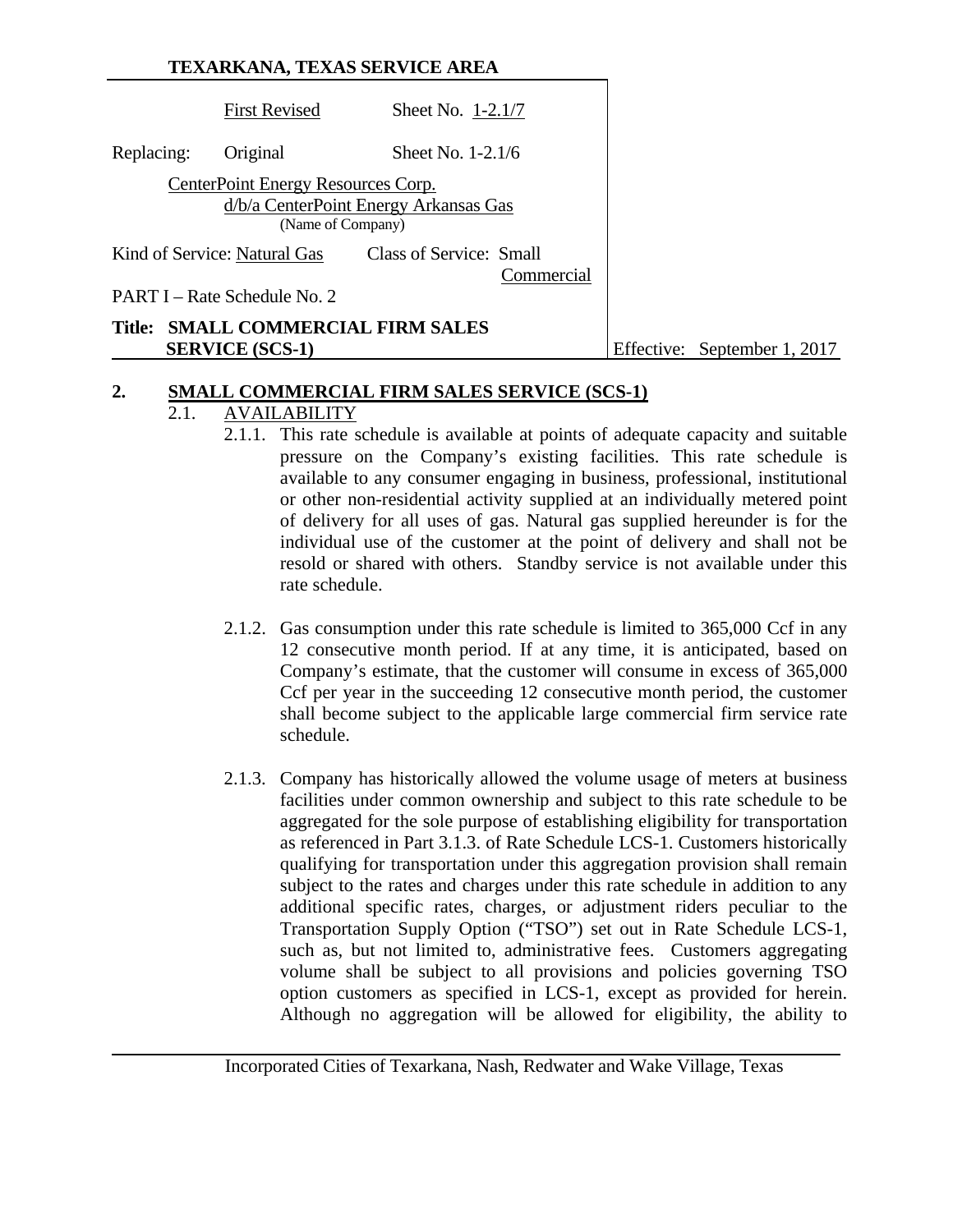|            |                                                         | TEXARKANA, TEXAS SERVICE AREA         |                              |
|------------|---------------------------------------------------------|---------------------------------------|------------------------------|
|            | <b>First Revised</b>                                    | Sheet No. $1-2.2/7$                   |                              |
| Replacing: | Original                                                | Sheet No. $1-2.2/6$                   |                              |
|            | CenterPoint Energy Resources Corp.<br>(Name of Company) | d/b/a CenterPoint Energy Arkansas Gas |                              |
|            | Kind of Service: Natural Gas                            | Class of Service: Small<br>Commercial |                              |
|            | PART I – Rate Schedule No. 2                            |                                       |                              |
| Title:     | <b>SERVICE (SCS-1)</b>                                  | <b>SMALL COMMERCIAL FIRM SALES</b>    | Effective: September 1, 2017 |

aggregate for eligibility purposes at existing and new locations shall remain unchanged for transportation customers eligible under such aggregation provision prior to September 21, 2002. Future aggregation for the purpose of qualification, except as otherwise referenced herein, is prohibited. Each individual account of historically qualified customers shall be treated as a separate account and shall be subject to the same rates and charges under the originating SCS-1 or LCS-1 rate schedule, and are additionally subject to any specific rates, charges or riders specific to the TSO.

For the purpose of establishing eligibility for the "TSO" defined in the LCS rate schedule, customers experiencing or anticipating an average daily demand of 10 MMBtu per day during the preceding or succeeding twelve months will be eligible for the TSO. Customers qualifying for transportation who choose the TSO shall be subject to rates and charges under the SCS-1 rate schedule, and are additionally subject to any additional specific rates, charges or riders specific to the TSO.

- 2.1.4. Customers converting from transportation service to sales service will be required to contract for such sales services between the months of February through April preceding the expiration of the primary or any succeeding term of the Customer's existing contract. Customers seeking to contract for sales service during the required time frame will be allowed to convert to sales service provided that the Company is able to secure firm upstream transportation capacity and other upstream pipeline services sufficient to meet the Customer's needs. Any such conversion will be effective upon the expiration of the term of the Customer's existing contract, unless the Company and the Customer agree otherwise.
- 2.1.5. Seasonal Transportation. Customer facilities experiencing more than 80% of annual load during the flow months April through October, and who experience or anticipate an average daily demand of more than 10 MMBtu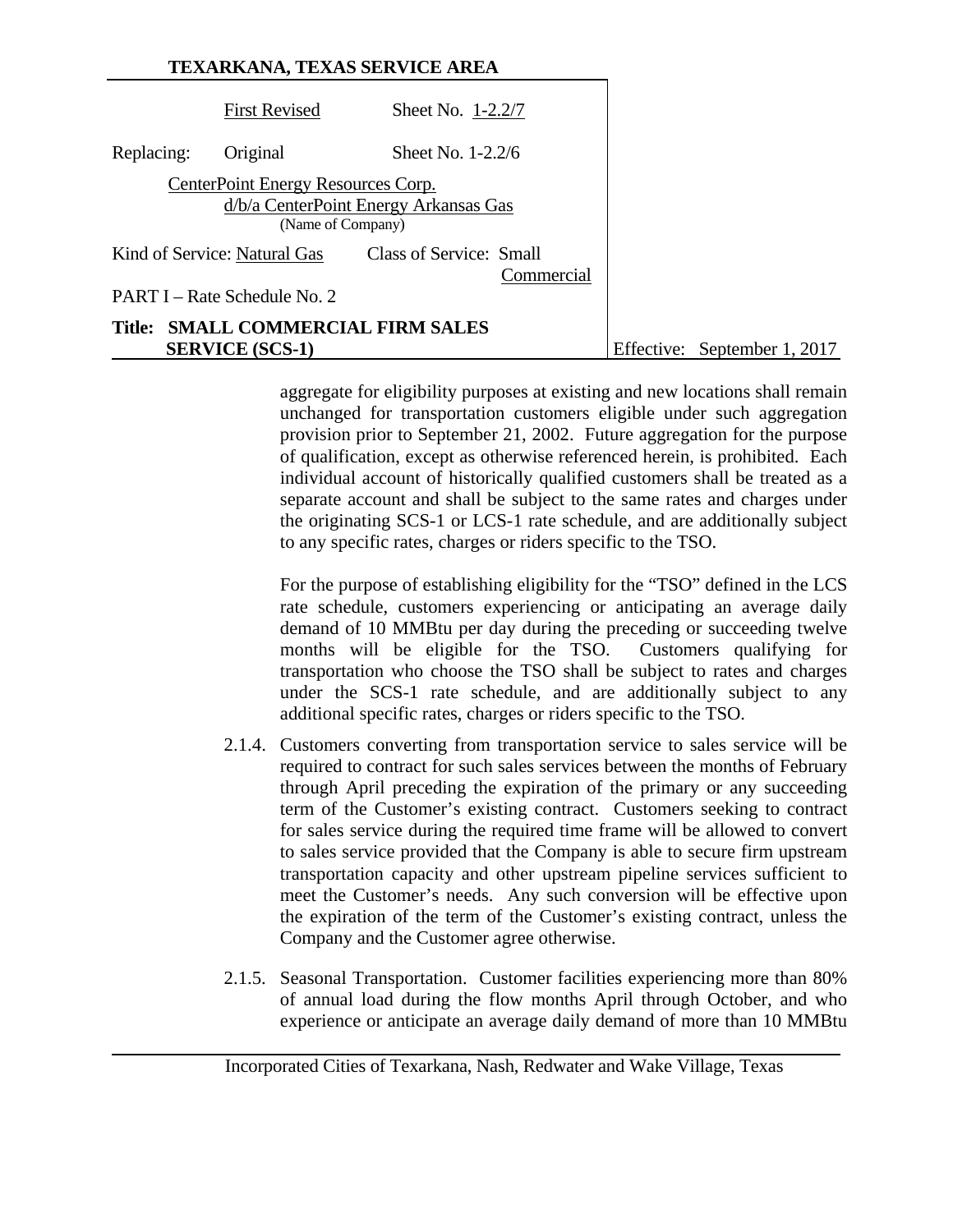|            |                                                         | TEXARKANA, TEXAS SERVICE AREA         |  |                              |
|------------|---------------------------------------------------------|---------------------------------------|--|------------------------------|
|            | <b>First Revised</b>                                    | Sheet No. 1-2.3/7                     |  |                              |
| Replacing: | Original                                                | Sheet No. $1-2.3/6$                   |  |                              |
|            | CenterPoint Energy Resources Corp.<br>(Name of Company) | d/b/a CenterPoint Energy Arkansas Gas |  |                              |
|            | Kind of Service: Natural Gas                            | Class of Service: Small<br>Commercial |  |                              |
|            | PART I – Rate Schedule No. 2                            |                                       |  |                              |
| Title:     | <b>SERVICE (SCS-1)</b>                                  | <b>SMALL COMMERCIAL FIRM SALES</b>    |  | Effective: September 1, 2017 |

per day during any consecutive 30-day period of the preceding or succeeding April through October, are eligible to transport on a seasonal basis. Customers meeting the aforementioned criteria, may elect the TSO option and choose a subsequent return to the System Supply Option ("SSO") only once during the calendar year. Customers electing the TSO on a seasonal basis, pursuant to notice given prior to May  $31<sup>st</sup>$  or thirty days prior to commencement of service, whichever is earlier, may receive transportation service for a continuous period of at least 30 days between April 1 and October 31. Customers electing the TSO option on a seasonal basis are subject to the TSO contract administration fee. Additionally, each participating location shall pay a \$300 set-up fee upon initial election and upon any subsequent return to transportation service.

#### 2.2. RATES

- 2.2.1. Each customer receiving service under this rate schedule shall be charged the sum of  $(a)$ ,  $(b)$ , and  $(c)$  as follows:
	- (a) Monthly Customer Charge \$14.67. The monthly customer charge shall be pro-rated in the months that the customer initiates and terminates gas service.
	- (b) Distribution Rate for customers electing the SSO option:

| First 1,500 Ccf at      | \$0.17133 |
|-------------------------|-----------|
| $1,501 - 15,000$ Ccf at | \$0.12959 |
| Over $15,000$ Ccf at    | \$0.05555 |

Distribution Rate for customers electing the TSO option:

First 150 MMBtu at \$1.68620

Incorporated Cities of Texarkana, Nash, Redwater and Wake Village, Texas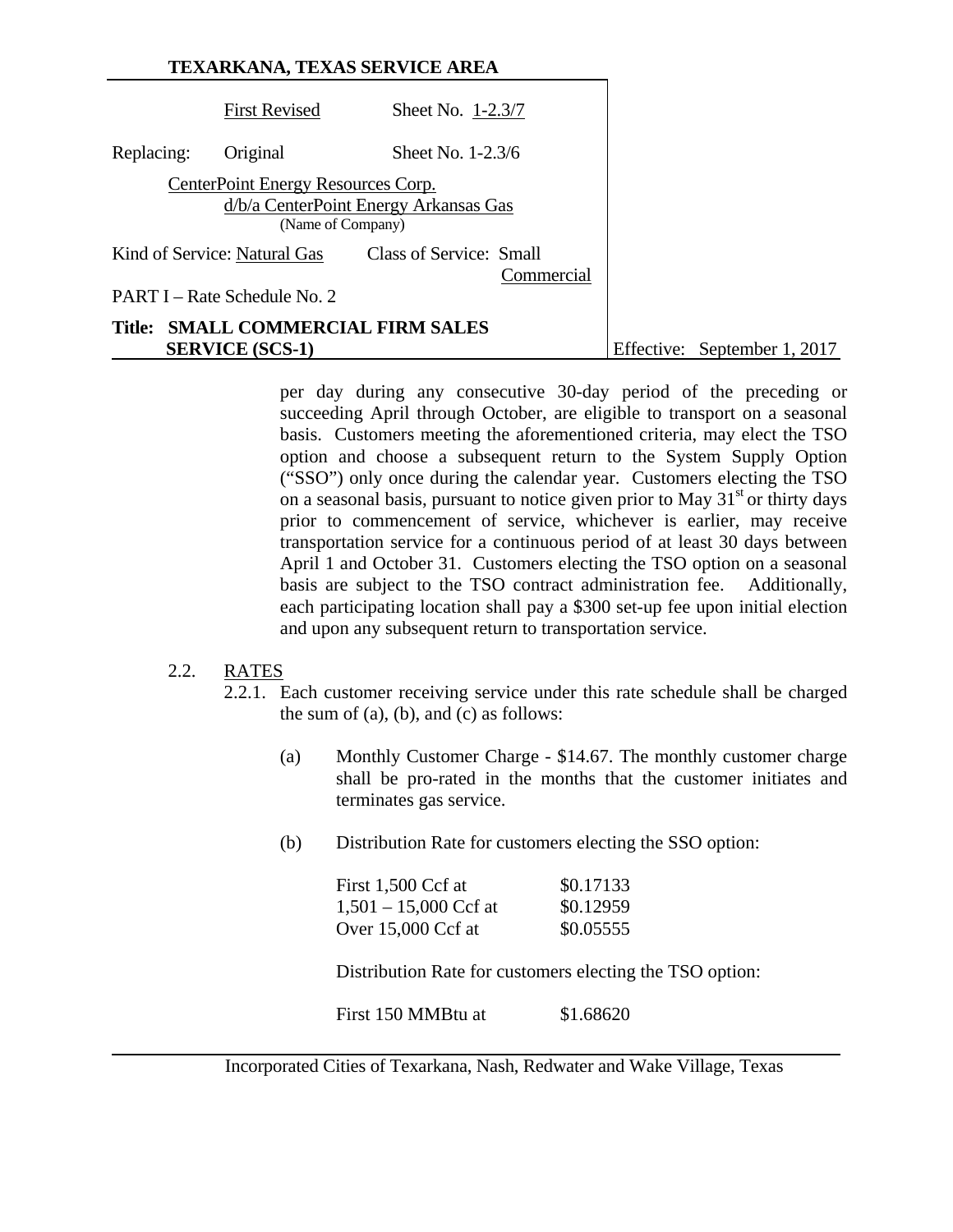# **TEXARKANA, TEXAS SERVICE AREA** First Revised Sheet No. 1-2.4/7 Replacing: Original Sheet No. 1-2.4/6 CenterPoint Energy Resources Corp. d/b/a CenterPoint Energy Arkansas Gas (Name of Company) Kind of Service: Natural Gas Class of Service: Small Commercial PART I – Rate Schedule No. 2 **Title: SMALL COMMERCIAL FIRM SALES SERVICE (SCS-1)** Effective: September 1, 2017

151 – 1,500 MMBtu at \$1.27534 Over 1,500 MMBtu at \$0.54673

- (c) Gas Supply Rate The Gas Supply Rate will be calculated and adjusted periodically as defined in the Company's Gas Supply Rate Rider.
- (d) WNA Rider will be applicable only to volumes in excess of 78 Ccf.
- 2.2.2. Rates for customers historically qualifying for service under the Part 2.1.3. aggregation provision and customers qualifying for transportation under this rate schedule will be subject to thermal adjustment. Delivered volumes will be adjusted by the appropriate thermal content factor obtained from the nearest available chromatograph or sampling location (Ccf / 10) x thermal content factor = MMBtu).

## 2.3. MINIMUM CHARGE

2.3.1. Monthly Customer Charge -- \$14.67. The monthly customer charge shall be pro-rated in the months that the customer initiates and terminates gas service.

## 2.4. TELEMETERING

2.4.1.

 Telemetering is required for customers electing and qualifying for transportation service. Company shall install telemetry equipment of standard make and manufacture to determine hourly and daily flow at customer's point of delivery. Customer shall choose between analog telemetry and wireless telemetry, if suitable wireless service is available. Customer will pay Company for telemetry equipment under one of the following payment options as chosen by the customer: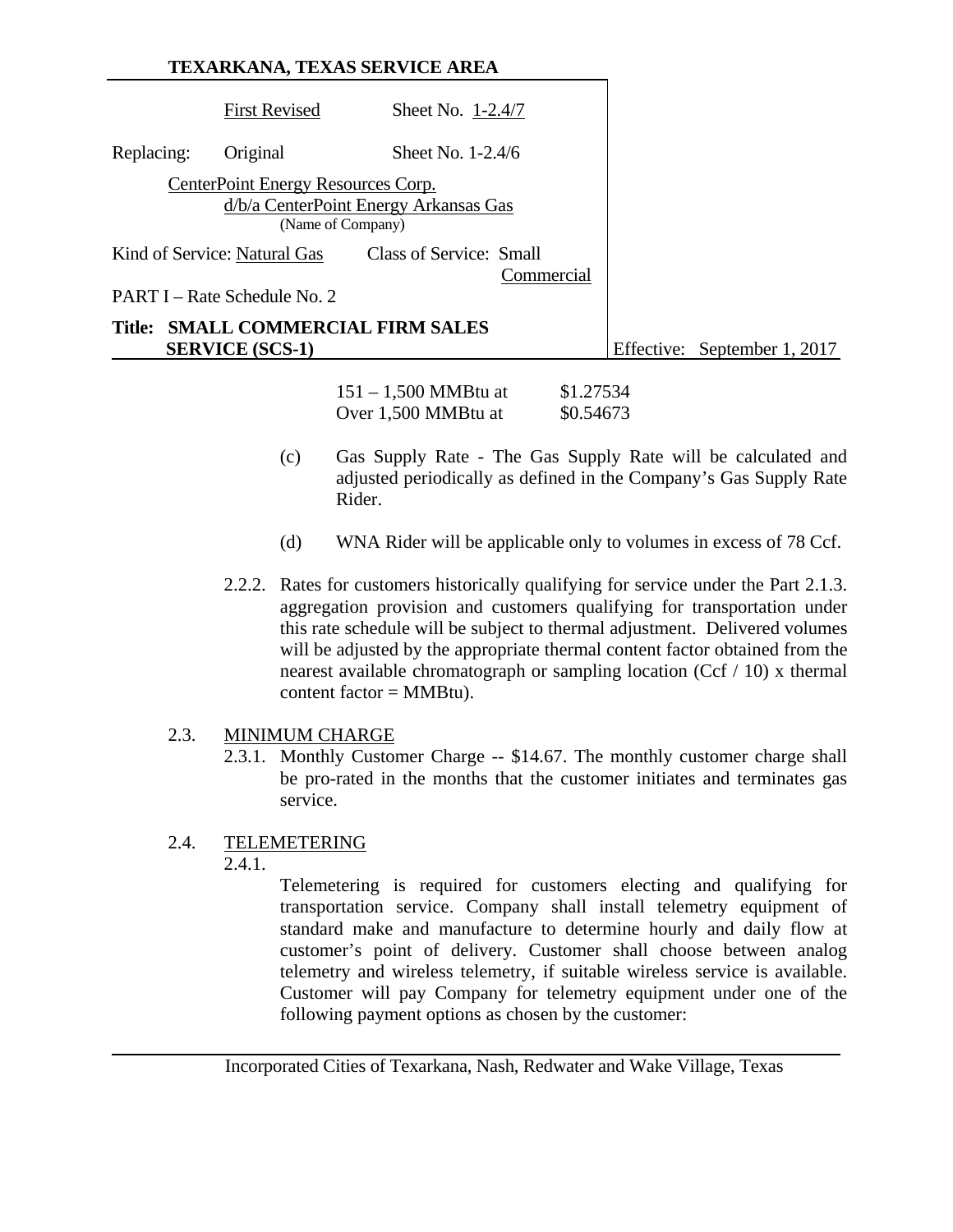|            |                                                         | <b>TEXARKANA, TEXAS SERVICE AREA</b>  |                              |
|------------|---------------------------------------------------------|---------------------------------------|------------------------------|
|            | <b>First Revised</b>                                    | Sheet No. 1-2.5/7                     |                              |
| Replacing: | Original                                                | Sheet No. $1-2.5/6$                   |                              |
|            | CenterPoint Energy Resources Corp.<br>(Name of Company) | d/b/a CenterPoint Energy Arkansas Gas |                              |
|            | Kind of Service: Natural Gas                            | Class of Service: Small<br>Commercial |                              |
|            | PART I – Rate Schedule No. 2                            |                                       |                              |
|            | <b>SERVICE (SCS-1)</b>                                  | Title: SMALL COMMERCIAL FIRM SALES    | Effective: September 1, 2017 |

( ) Option 1: Customer agrees to provide an analog phone line for each meter and pay for standard telemetry equipment and installation costs for each meter. Customer will be subject to meter reading fees for an inoperable phone line for each meter.

( ) Option 2: Customer will provide an analog phone line for each meter but elects to pay a monthly fee for standard telemetry equipment and installation costs for each meter. The fee will be \$30 per month per meter for meters that do not require pressure instrumentation and \$84 per month per meters that do require pressure instrumentation. The customer will be subject to meter reading fees for an inoperable phone line for each meter.

( ) Option 3: Customer elects wireless service through CenterPoint Energy Arkansas Gas for each meter and agrees to pay for standard telemetry equipment and installation costs for each meter. The wireless service fee will be \$10 per month per meter, and Customer will not be subject to meter reading fees.

( ) Option 4: Customer elects wireless service through CenterPoint Energy Arkansas Gas for each meter and elects to pay a monthly fee for standard telemetry equipment and installation costs for each meter. The fee will be \$40 per month for meters that do not require pressure instrumentation and \$94 per month per meter for meters that do require pressure instrumentation. The customer will not be subject to meter reading fees.

 In the event customer has in place working telemetering facilities and equipment; and the customer receives system supply service; and Company determines it necessary to keep the telemeter(s) operational, Company will arrange and pay for the associated telecommunications cost while the customer receives sales service under this rate schedule.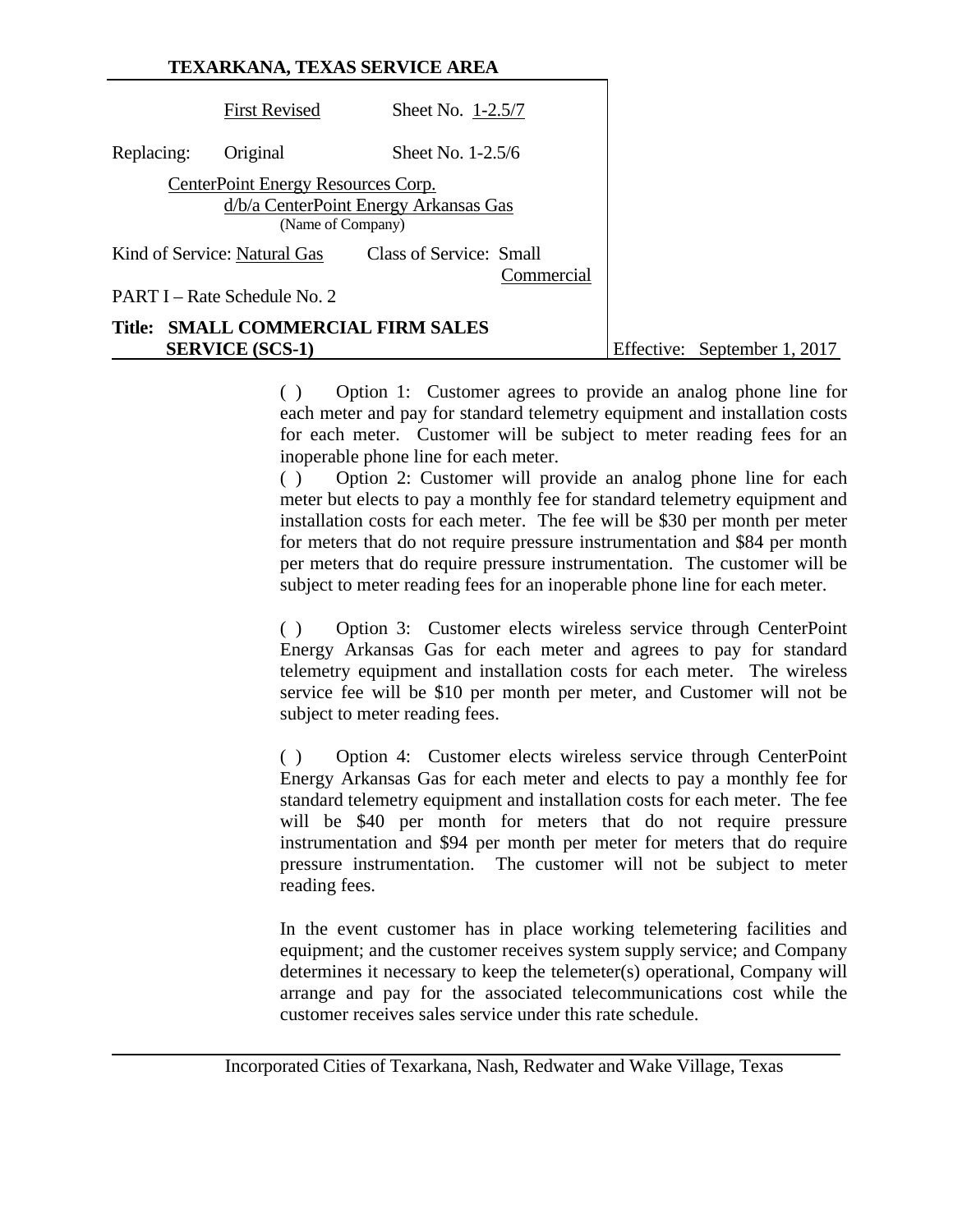|            |                                                         | <b>TEXARKANA, TEXAS SERVICE AREA</b>  |                              |
|------------|---------------------------------------------------------|---------------------------------------|------------------------------|
|            | <b>First Revised</b>                                    | Sheet No. $1-2.6/7$                   |                              |
| Replacing: | Original                                                | Sheet No. $1-2.6/6$                   |                              |
|            | CenterPoint Energy Resources Corp.<br>(Name of Company) | d/b/a CenterPoint Energy Arkansas Gas |                              |
|            | Kind of Service: Natural Gas                            | Class of Service: Small<br>Commercial |                              |
|            | PART I – Rate Schedule No. 2                            |                                       |                              |
| Title:     | <b>SERVICE (SCS-1)</b>                                  | <b>SMALL COMMERCIAL FIRM SALES</b>    | Effective: September 1, 2017 |

2.4.2. If customer chooses analog telemetry, then customer shall be responsible for installing and maintaining telecommunications lines. Should customer fail to maintain or repair telecommunications lines required to communicate with telemetry equipment, Company shall have the right to bill customer all labor and expense required to manually read the meter, at whatever intervals the Company may deem necessary.

If customer chooses wireless telemetry, then customer shall pay Company \$10 per month per meter for wireless telemetry service for the entire period such meter(s) is(are) served under this or any other transportation rate schedule.

#### 2.5. RIDERS

2.5.1. In addition to the Gas Supply Rate Rider, the following riders are applicable to service under this rate schedule:

| Rider<br>Name | Description                                    | Identification on<br>Customer Bills    |
|---------------|------------------------------------------------|----------------------------------------|
| TA            | Municipal Tax Adjustment                       | Municipal Franchise Adj                |
| <b>WNA</b>    | <b>Weather Normalization</b><br>Adjustment     | Weather Normalization Adj              |
| <b>BDA</b>    | Interim Billing Determinant Rate<br>Adjustment | <b>Billing Determinant Rate</b><br>Adj |